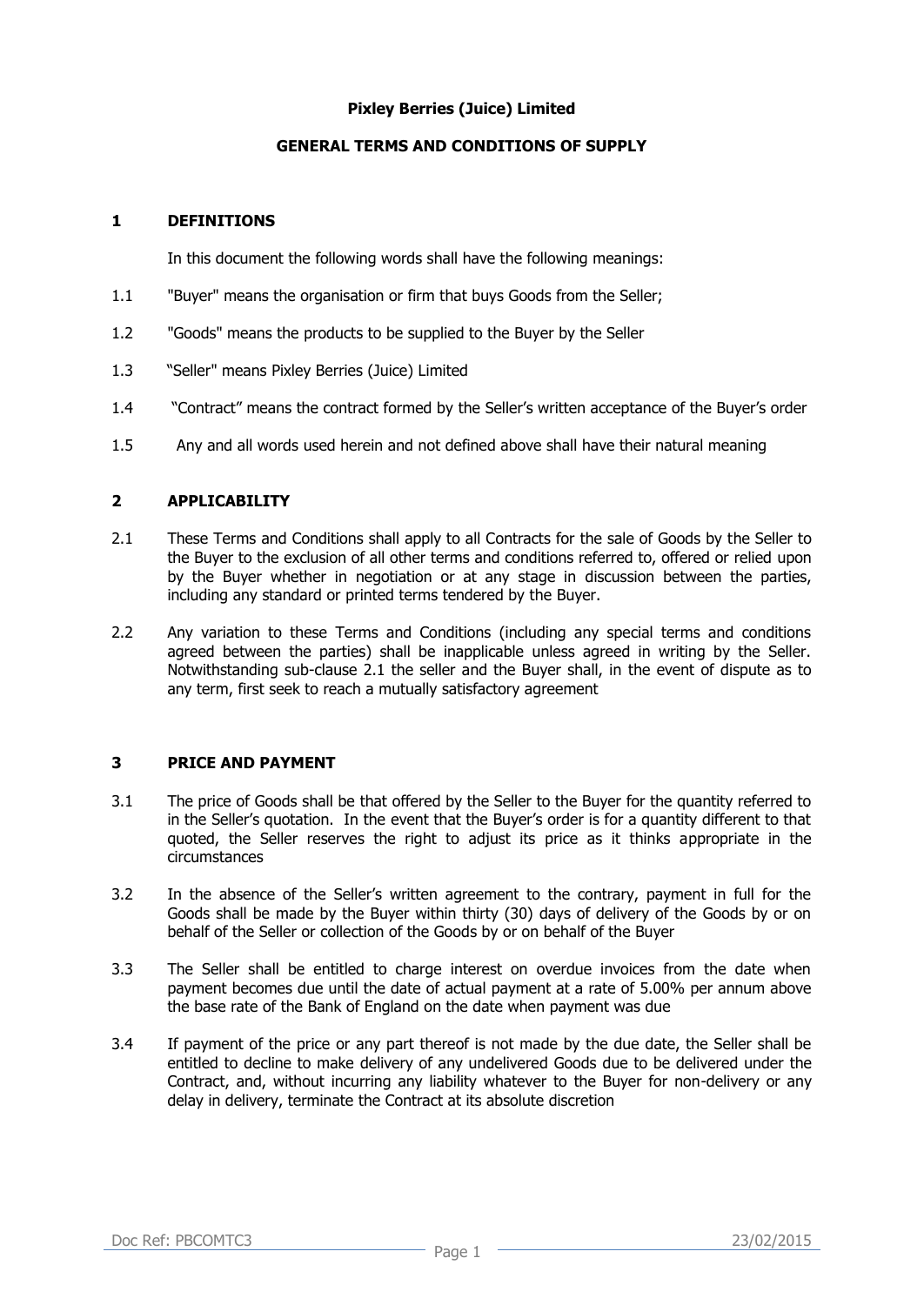## **4 DESCRIPTION**

- 4.1 Except where the Seller acts only as a processor of fruit supplied by or on behalf of the Buyer (see 4.3 below) the Seller sells the Goods according to and in compliance with the Seller's Product Specification, a copy of which is available to the Buyer on request. This Product Specification constitutes the only binding description of the Goods for the purposes of the Contract and no other description or specification which the Buyer may seek to apply to the Contract shall apply unless specifically agreed to in writing by the Seller. The Seller has the right to amend its Product Specification at its discretion
- 4.2 Where the Buyer intends to incorporate the Goods into other products, or further process the goods, or mix the Goods with any other materials or products, the Buyer accepts that any such processing, admixture or incorporation is carried out at the Buyer's own risk
- 4.3 Where the Seller acts only as a processor of fruit or other material supplied by or on behalf of the Buyer, the Seller accepts no responsibility for the quality of the fruit or other material supplied, or for the fitness of the processed product for the Buyer's purposes, except insofar as may be specifically agreed in writing by the Seller.
- 4.4 Whether the Goods are supplied by the Seller according to the Seller's Product Specification; or are supplied following processing by the Seller of fruit or other material supplied by or on behalf of the Buyer, the Seller shall accept responsibility for the lawful disposal of any and all byproducts or extraneous material arising from the production of the Goods and not included in the Product Specification. Unless otherwise agreed in writing by the Seller, the Buyer shall have no control over, or rights to, such byproducts or other material.

# **5 WARRANTIES**

- 5.1 The Seller warrants that the Goods shall conform to their specification and shall be of merchantable quality
- 5.2 In the event that the Buyer has concerns about the quality of the Goods, the Buyer shall immediately cease to use such remaining portion of the Goods as have not yet been used and inform the Seller of those concerns, together with such information as the Seller may reasonably require in order to allow the Seller to investigate the Buyer's concerns. The Goods, whether at the Buyer's premises or elsewhere, should be quarantined pending resolution of the concern. The Seller accepts no responsibility for Goods which the Buyer continues to use after becoming aware of possible quality issues.

#### **6 SAMPLES**

Where a sample of the Goods is shown to and inspected by the Buyer, the parties hereto accept that such a sample is so shown and inspected for the sole purpose of enabling the Buyer to judge for itself the quality of the bulk, and not so as to constitute a sale by sample.

# **7 DELIVERY**

7.1 Unless otherwise agreed in writing, delivery of the Goods shall take place at the address specified by the Buyer on the date agreed by the Seller. The Buyer shall make all arrangements necessary to take delivery of the Goods when they are tendered for delivery.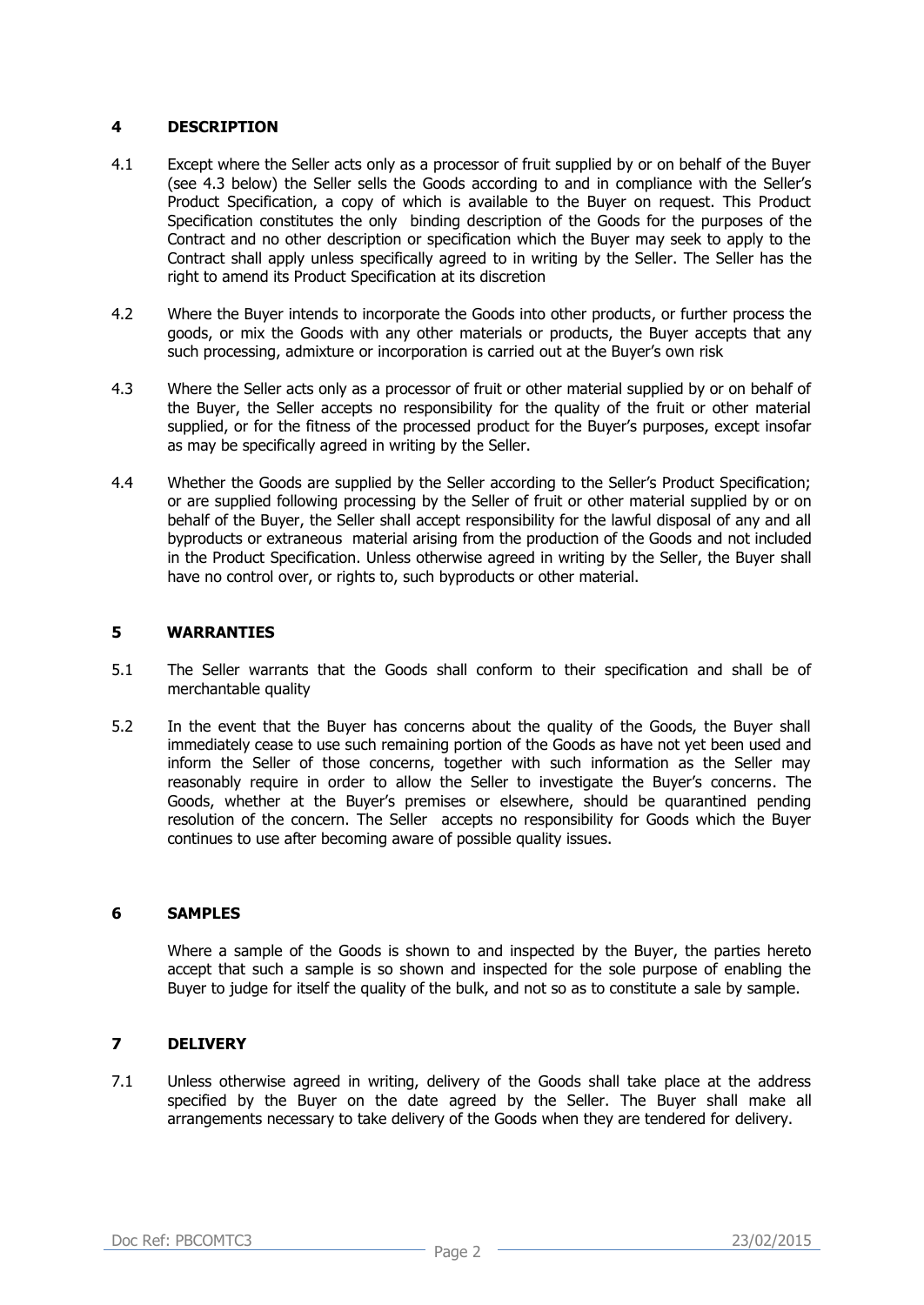7.2 The date of delivery agreed by the Seller is an estimate only. Time for delivery shall not be of the essence of the contract.

#### **8 RISK AND TITLE**

8.1 Risk in the Goods shall pass to the Buyer at the moment the Goods are delivered to the Buyer's nominated address for delivery. Where the Buyer chooses to collect the Goods itself, risk will pass when the Goods are entrusted to it or set aside for its collection, whichever happens first.

#### 8.2 **RETENTION OF TITLE**

Notwithstanding delivery and the passing of risk in the Goods, title and property in the Goods, including full legal and beneficial ownership, shall not pass to the Buyer until the Seller has received payment in full for all goods delivered to the Buyer.

# **9 LIMITATION OF LIABILITY**

- 9.1 Nothing contained in these Terms and Conditions shall be construed so as to limit or exclude the liability of the Seller for death or personal injury as a result of the Seller's negligence or that of its employees or agents.
- 9.2 In all circumstances outside the scope of 9.1, the Seller's aggregate liability, in contract or tort, shall be limited to the Contract price of the Goods and shall not include any liability for loss of profit, consequential losses or other real or potential damage that the Buyer may contemplate or suffer.

#### **10 INTELLECTUAL PROPERTY RIGHTS**

All Intellectual Property Rights produced from or arising as a result of the performance of this Contract shall, so far as not already vested, become the absolute property of the Seller, and the Buyer shall do all that is reasonably necessary to ensure that such rights vest in the Seller by the execution of appropriate instruments or the making of agreements with third parties

#### **11 CONFIDENTIALITY**

Buyers and/or their end-customers wishing to visit the Seller's manufacturing or other premises or to enter into detailed technical discussions with the Seller will be required to sign the Seller's Confidentiality Agreement (copy available on request)

## **12 FORCE MAJEURE**

The Seller shall not be liable for any delay or failure to perform any of its obligations if the delay or failure results from events or circumstances outside its reasonable control, including but not limited to: Acts of God, strikes, lock outs, accidents, war, fire, breakdown of plant or machinery or shortage or unavailability of raw materials.